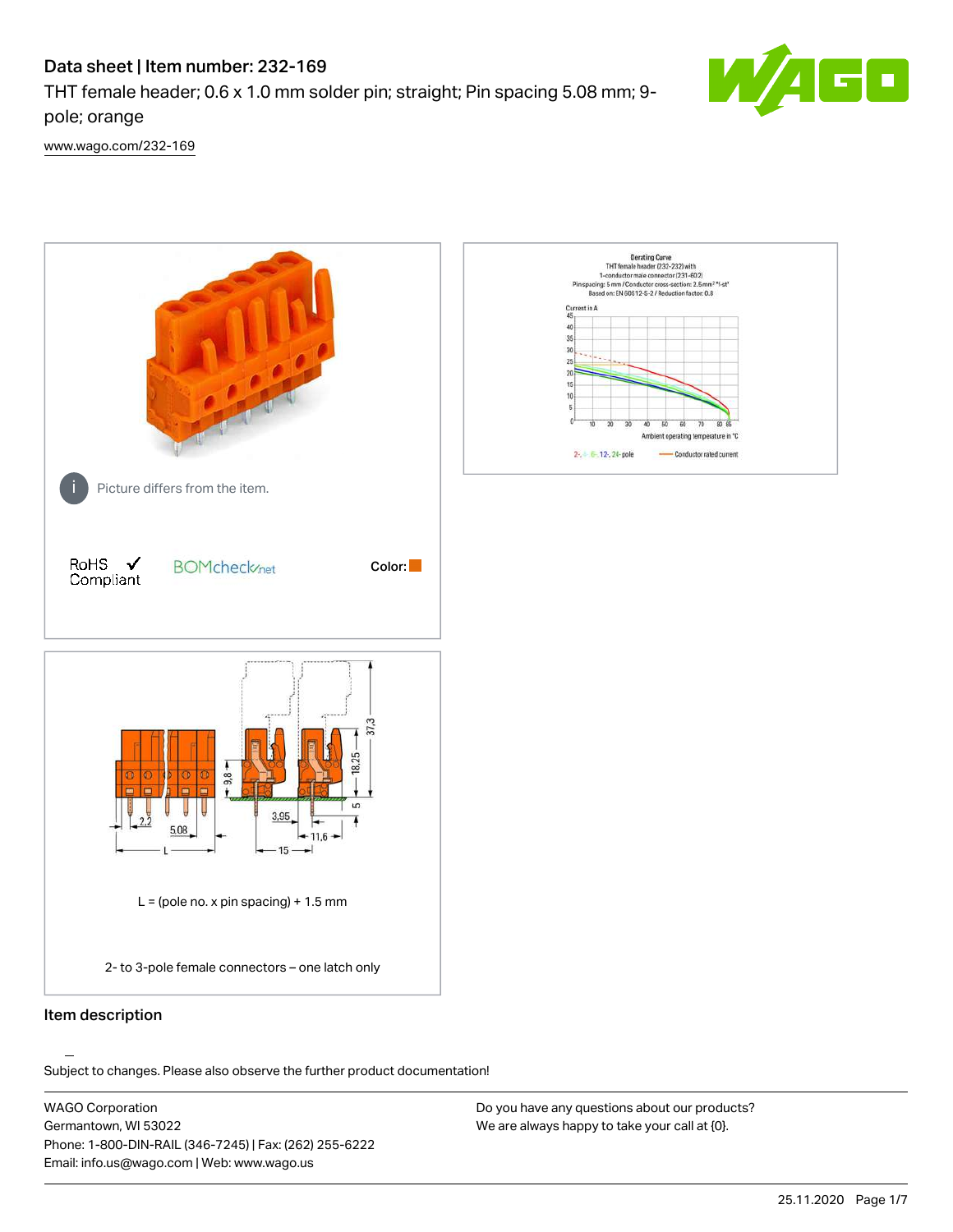# Data sheet | Item number: 232-169

[www.wago.com/232-169](http://www.wago.com/232-169)



- $\blacksquare$ Horizontal or vertical PCB mounting via straight or angled solder pins
- $\blacksquare$ For board-to-board and board-to-wire connections
- Touch-proof PCB outputs  $\blacksquare$
- П Easy-to-identify PCB inputs and outputs
- П With coding fingers

#### Safety information 1:

The MCS - MULTI CONNECTION SYSTEM includes connectors without breaking capacity in accordance with DIN EN 61984. When used as intended, these connectors must not be connected/disconnected when live or under load. The circuit design should ensure header pins, which can be touched, are not live when unmated.

# Data

# Electrical data

## Ratings per IEC/EN 60664-1

| Ratings per                 | IEC/EN 60664-1                                                       |
|-----------------------------|----------------------------------------------------------------------|
| Rated voltage (III / 3)     | 320 V                                                                |
| Rated surge voltage (III/3) | 4 <sub>k</sub> V                                                     |
| Rated voltage (III/2)       | 320 V                                                                |
| Rated surge voltage (III/2) | 4 <sub>k</sub> V                                                     |
| Nominal voltage (II/2)      | 630 V                                                                |
| Rated surge voltage (II/2)  | 4 <sub>k</sub> V                                                     |
| Rated current               | 12A                                                                  |
| Legend (ratings)            | (III / 2) $\triangleq$ Overvoltage category III / Pollution degree 2 |

## Ratings per UL 1059

| Approvals per                  | UL 1059 |
|--------------------------------|---------|
| Rated voltage UL (Use Group B) | 300 V   |
| Rated current UL (Use Group B) | 15 A    |
| Rated voltage UL (Use Group D) | 300 V   |
| Rated current UL (Use Group D) | 10 A    |

## Ratings per UL 1977

| Rated voltage UL 1977    | coo V       |
|--------------------------|-------------|
| Current UL 1977<br>Rated | ، ت<br>____ |

Subject to changes. Please also observe the further product documentation!

WAGO Corporation Germantown, WI 53022 Phone: 1-800-DIN-RAIL (346-7245) | Fax: (262) 255-6222 Email: info.us@wago.com | Web: www.wago.us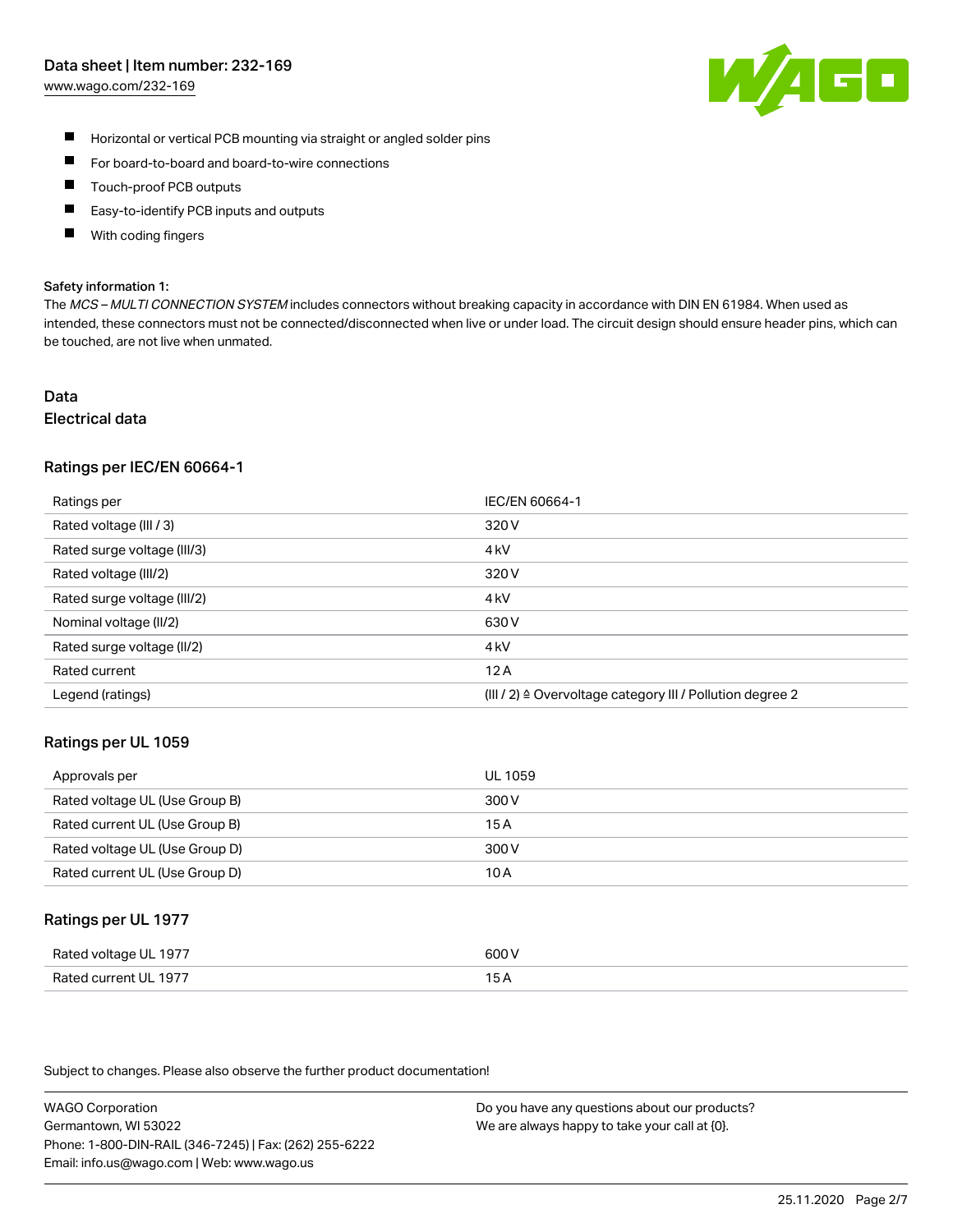

# Ratings per CSA

| Approvals per                   | CSA   |
|---------------------------------|-------|
| Rated voltage CSA (Use Group B) | 300 V |
| Rated current CSA (Use Group B) | 15 A  |
| Rated voltage CSA (Use Group D) | 300 V |
| Rated current CSA (Use Group D) | 10 A  |

# Connection data

| Pole No.                          | У |
|-----------------------------------|---|
| Total number of connection points |   |
| Total number of potentials        |   |
| Number of connection types        |   |
| Number of levels                  |   |

# Physical data

| Pin spacing                          | 5.08 mm / 0.2 inch         |
|--------------------------------------|----------------------------|
| Width                                | 47.22 mm / 1.859 inch      |
| Height                               | 23.25 mm / 0.915 inch      |
| Height from the surface              | 18.25 mm / 0.719 inch      |
| Depth                                | 11.6 mm / 0.457 inch       |
| Solder pin length                    | $5 \,\mathrm{mm}$          |
| Solder pin dimensions                | $0.6 \times 1$ mm          |
| Drilled hole diameter with tolerance | $1.3$ <sup>(+0.1)</sup> mm |

# Plug-in connection

| Contact type (pluggable connector) | Female connector/socket |
|------------------------------------|-------------------------|
| Connector (connection type)        | for PCB                 |
| Mismating protection               | No                      |
| Mating direction to the PCB        | 90 °                    |

# PCB contact

| PCB contact                         | тнт                                        |
|-------------------------------------|--------------------------------------------|
| Solder pin arrangement              | over the entire female connector (in-line) |
| Number of solder pins per potential |                                            |

Subject to changes. Please also observe the further product documentation! Material Data

| <b>WAGO Corporation</b>                                | Do you have any questions about our products? |
|--------------------------------------------------------|-----------------------------------------------|
| Germantown, WI 53022                                   | We are always happy to take your call at {0}. |
| Phone: 1-800-DIN-RAIL (346-7245)   Fax: (262) 255-6222 |                                               |
| Email: info.us@wago.com   Web: www.wago.us             |                                               |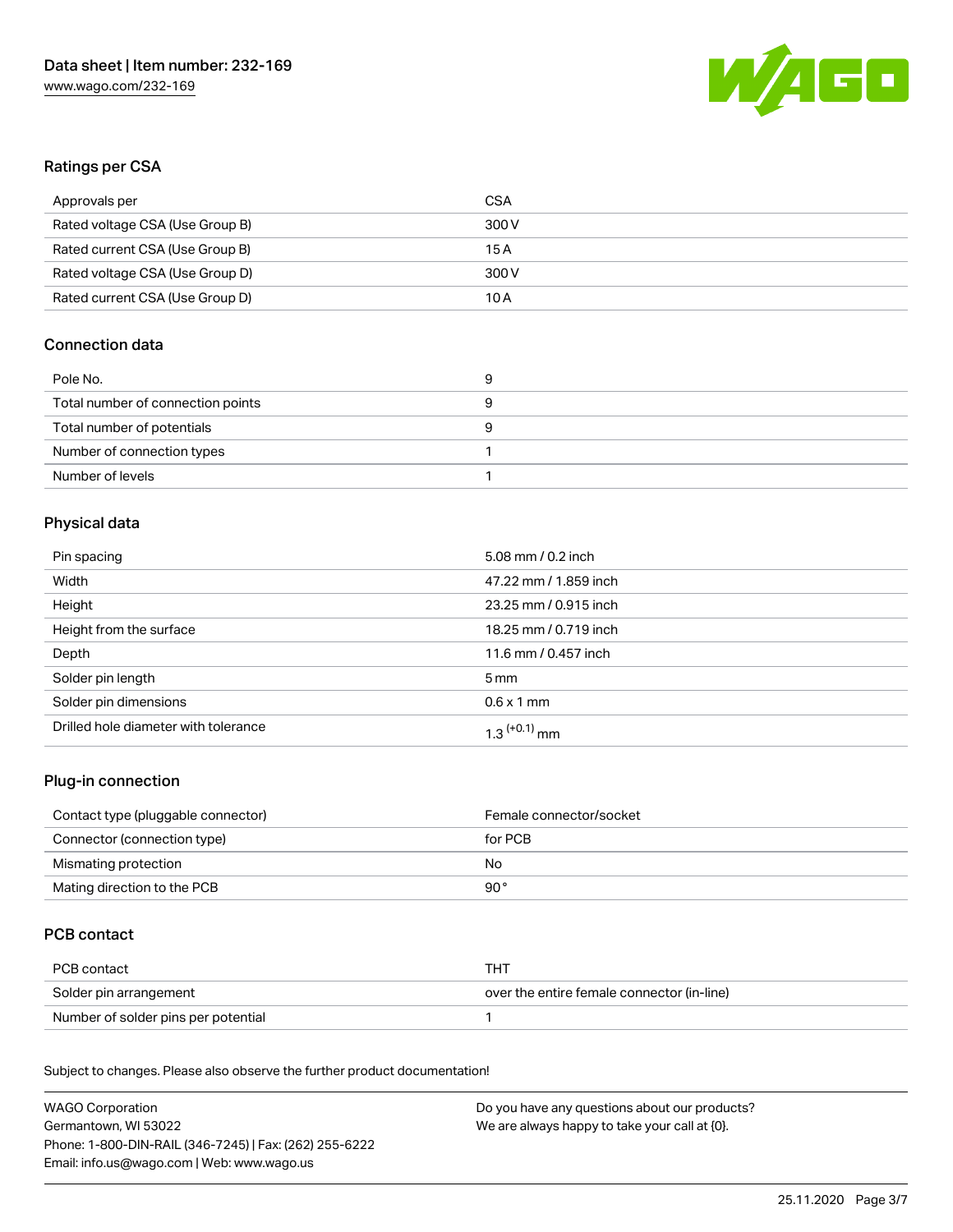

# Material Data

| Color                       | orange           |
|-----------------------------|------------------|
| Material group              |                  |
| Insulation material         | Polyamide (PA66) |
| Flammability class per UL94 | V <sub>0</sub>   |
| Contact material            | Copper alloy     |
| Contact plating             | tin-plated       |
| Fire load                   | 0.131 MJ         |
| Weight                      | 7.9g             |

# Environmental Requirements

| Limit temperature range | . +85 °C<br>-60<br>___ |  |
|-------------------------|------------------------|--|
|-------------------------|------------------------|--|

# Commercial data

| Product Group         | 3 (Multi Conn. System) |
|-----------------------|------------------------|
| Packaging type        | <b>BOX</b>             |
| Country of origin     | DE                     |
| <b>GTIN</b>           | 4044918578776          |
| Customs tariff number | 85366990990            |

# Approvals / Certificates

### Country specific Approvals

| Logo                        | Approval                                     | <b>Additional Approval Text</b> | Certificate<br>name |
|-----------------------------|----------------------------------------------|---------------------------------|---------------------|
|                             | CВ<br>DEKRA Certification B.V.               | IEC 61984                       | NL-39756            |
| <b>VEMA</b><br><b>INEUR</b> | <b>KEMA/KEUR</b><br>DEKRA Certification B.V. | EN 61984                        | 2190761.01          |

#### Ship Approvals

|                                                                            |                             |                                 | Certificate   |  |
|----------------------------------------------------------------------------|-----------------------------|---------------------------------|---------------|--|
| Logo                                                                       | Approval                    | <b>Additional Approval Text</b> | name          |  |
| ABS.                                                                       | <b>ABS</b>                  | -                               | $19 -$        |  |
|                                                                            | American Bureau of Shipping |                                 | HG15869876-   |  |
|                                                                            |                             |                                 | <b>PDA</b>    |  |
|                                                                            | LR                          | IEC 61984                       | 96/20035 (E5) |  |
| Subject to changes. Please also observe the further product documentation! |                             |                                 |               |  |

| <b>WAGO Corporation</b>                                | Do you have any questions about our products? |
|--------------------------------------------------------|-----------------------------------------------|
| Germantown, WI 53022                                   | We are always happy to take your call at {0}. |
| Phone: 1-800-DIN-RAIL (346-7245)   Fax: (262) 255-6222 |                                               |
| Email: info.us@wago.com   Web: www.wago.us             |                                               |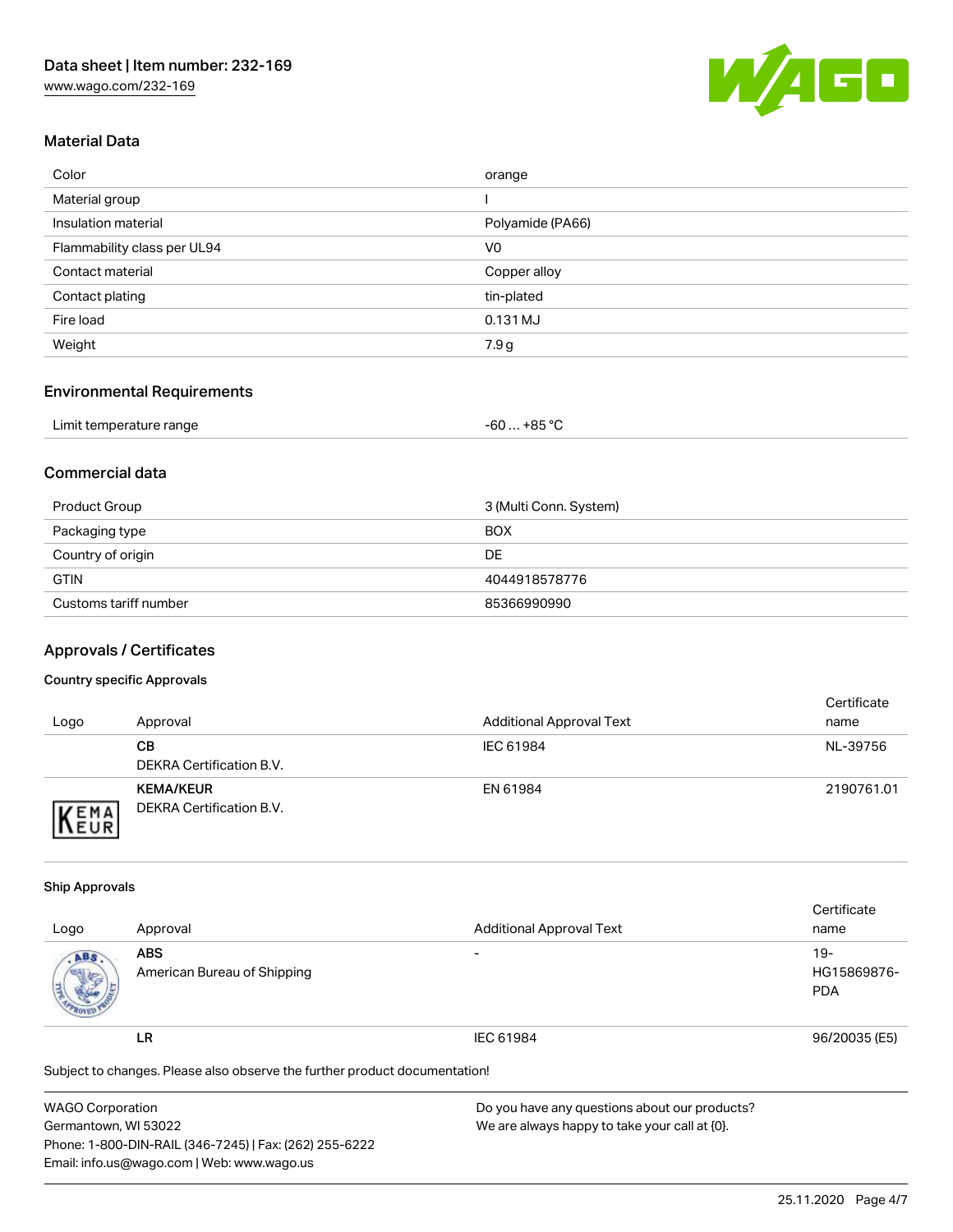

Lloyds Register

#### UL-Approvals

| Logo | Approval                       | <b>Additional Approval Text</b> | Certificate<br>name |
|------|--------------------------------|---------------------------------|---------------------|
|      | UL                             | <b>UL 1977</b>                  | E45171              |
| W    | UL International Germany GmbH  |                                 |                     |
|      | <b>UR</b>                      | <b>UL 1059</b>                  | E45172              |
| A.   | Underwriters Laboratories Inc. |                                 | sec. 18             |

# Counterpart

| <b>CALL AND REAL</b> | Item no.231-639<br>1-conductor male connector; 2.5 mm <sup>2</sup> ; Pin spacing 5.08 mm; 9-pole; 2,50 mm <sup>2</sup> ; orange                             | www.wago.com/231-639             |
|----------------------|-------------------------------------------------------------------------------------------------------------------------------------------------------------|----------------------------------|
| <b>STATE</b>         | Item no.231-639/019-000<br>I-conductor male connector; clamping collar; 2.5 mm <sup>2</sup> ; Pin spacing 5.08 mm; 9-pole; 2,50 mm <sup>2</sup> ;<br>orange | www.wago.com/231-639/019-<br>000 |

## Compatible products

| 示                                                       | Item no.: 231-661<br>Test plugs for female connectors; for 5 mm and 5.08 mm pin spacing; 2,50 mm <sup>2</sup> ; light gray |             | www.wago.com/231-661 |          |
|---------------------------------------------------------|----------------------------------------------------------------------------------------------------------------------------|-------------|----------------------|----------|
| <b>Downloads</b><br><b>Documentation</b>                |                                                                                                                            |             |                      |          |
| <b>Additional Information</b><br>Technical explanations |                                                                                                                            | Apr 3, 2019 | pdf                  | Download |

# CAD files

#### CAD data

Subject to changes. Please also observe the further product documentation!

WAGO Corporation Germantown, WI 53022 Phone: 1-800-DIN-RAIL (346-7245) | Fax: (262) 255-6222 Email: info.us@wago.com | Web: www.wago.us Do you have any questions about our products? We are always happy to take your call at {0}.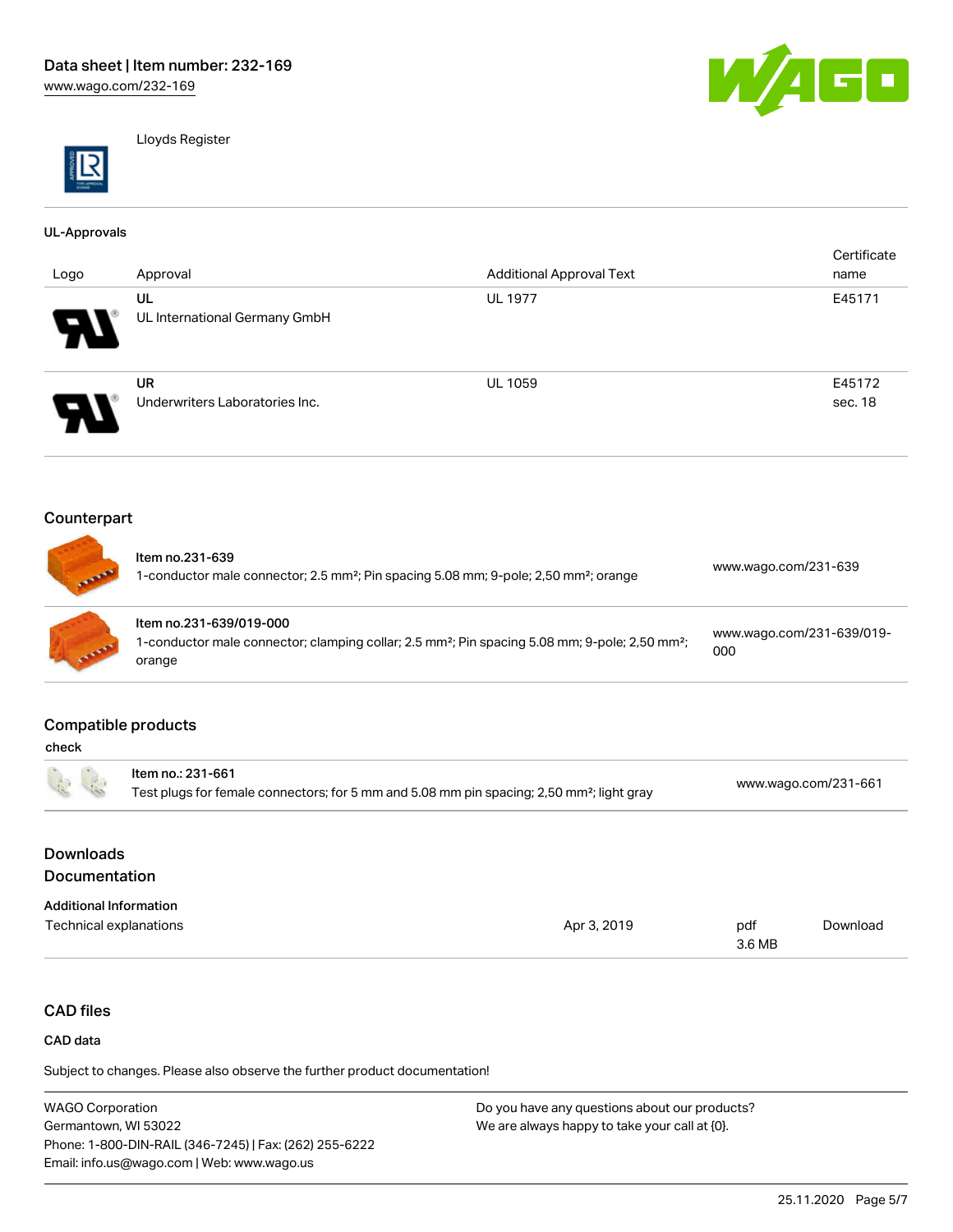# Data sheet | Item number: 232-169

[www.wago.com/232-169](http://www.wago.com/232-169)



|          | 2D/3D Models 232-169                                                                                                                                                   | <b>URL</b> | Download |
|----------|------------------------------------------------------------------------------------------------------------------------------------------------------------------------|------------|----------|
| CAE data |                                                                                                                                                                        |            |          |
|          | EPLAN Data Portal 232-169                                                                                                                                              | URL        | Download |
|          | ZUKEN Portal 232-169                                                                                                                                                   | <b>URL</b> | Download |
|          | <b>PCB Design</b>                                                                                                                                                      |            |          |
|          | Symbol and Footprint 232-169                                                                                                                                           | URL        | Download |
|          | CAx data for your PCB design, consisting of "schematic symbols and PCB footprints",<br>allow easy integration of the WAGO component into your development environment. |            |          |
|          | Supported formats:                                                                                                                                                     |            |          |
| ш        | Accel EDA 14 & 15                                                                                                                                                      |            |          |
| ш        | Altium 6 to current version                                                                                                                                            |            |          |
| ш        | Cadence Allegro                                                                                                                                                        |            |          |
|          | DesignSpark                                                                                                                                                            |            |          |
| ш        | Eagle Libraries                                                                                                                                                        |            |          |
| ш        | KiCad                                                                                                                                                                  |            |          |
|          | Mentor Graphics BoardStation                                                                                                                                           |            |          |
| ш        | Mentor Graphics Design Architect                                                                                                                                       |            |          |
| ш        | Mentor Graphics Design Expedition 99 and 2000                                                                                                                          |            |          |
| H        | OrCAD 9.X PCB and Capture                                                                                                                                              |            |          |
| ш        | PADS PowerPCB 3, 3.5, 4.X, and 5.X                                                                                                                                     |            |          |
| ш        | PADS PowerPCB and PowerLogic 3.0                                                                                                                                       |            |          |
| Ш        | PCAD 2000, 2001, 2002, 2004, and 2006                                                                                                                                  |            |          |
|          | Pulsonix 8.5 or newer                                                                                                                                                  |            |          |
| H        | <b>STL</b>                                                                                                                                                             |            |          |
|          | 3D STEP                                                                                                                                                                |            |          |
|          | <b>TARGET 3001!</b>                                                                                                                                                    |            |          |
|          | View Logic ViewDraw                                                                                                                                                    |            |          |
| ш        | Quadcept                                                                                                                                                               |            |          |
| ш        | Zuken CadStar 3 and 4                                                                                                                                                  |            |          |
| П        | Zuken CR-5000 and CR-8000                                                                                                                                              |            |          |

Subject to changes. Please also observe the further product documentation!

WAGO Corporation Germantown, WI 53022 Phone: 1-800-DIN-RAIL (346-7245) | Fax: (262) 255-6222 Email: info.us@wago.com | Web: www.wago.us